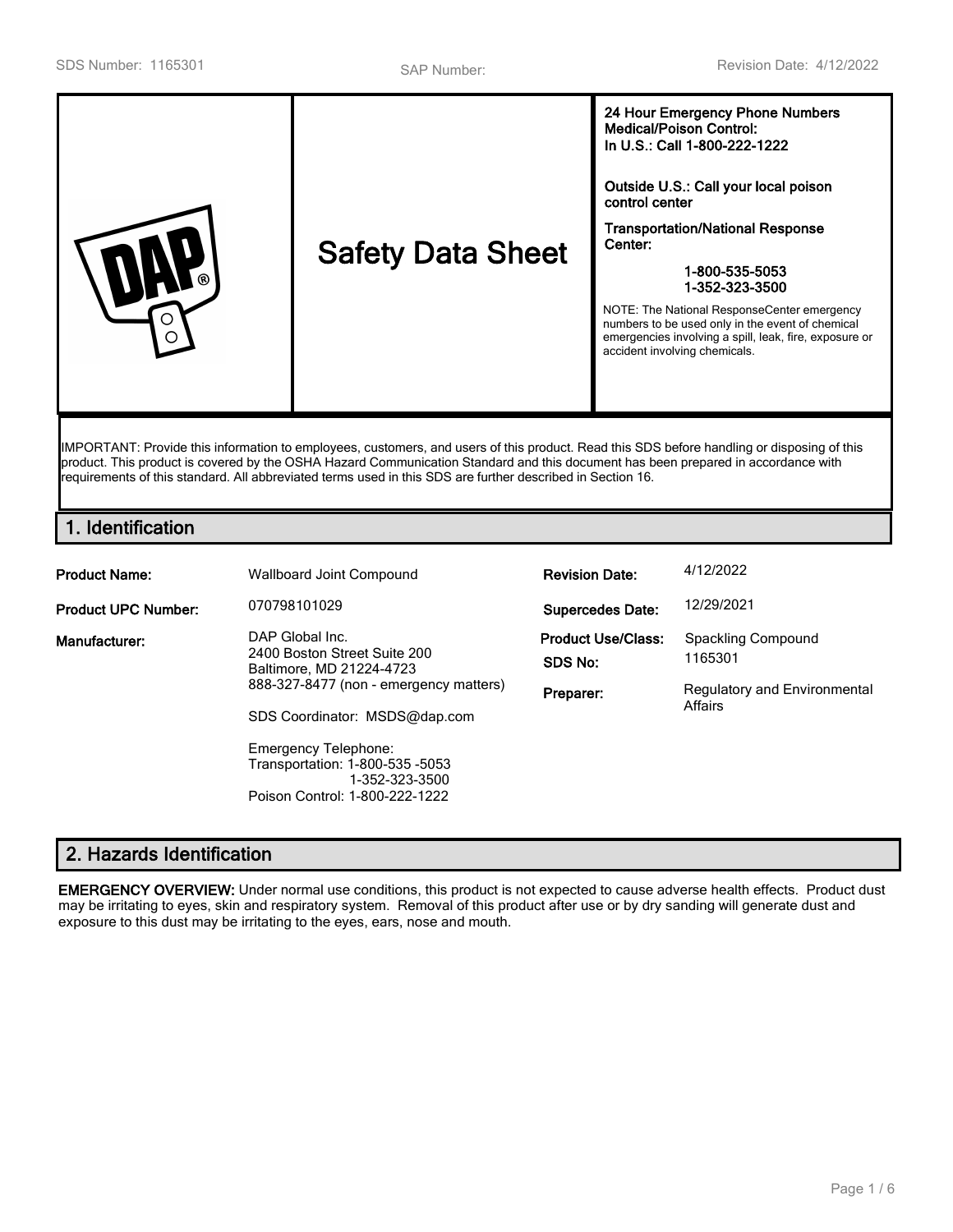#### **GHS Classification** Carc. 1A

**Symbol(s) of Product**



**Signal Word** Danger

#### **Possible Hazards**

65% of the mixture consists of ingredients of unknown acute toxicity

| <b>GHS HAZARD STATEMENTS</b>              |      |                   |
|-------------------------------------------|------|-------------------|
| Carcinogenicity, category 1A              | H350 | May cause cancer. |
| <b>GHS LABEL PRECAUTIONARY STATEMENTS</b> |      |                   |

P201 Obtain special instructions before use. P280 Wear protective gloves/protective clothing/eye protection/face protection. P308+P313 IF exposed or concerned: Get medical advice/attention. P405 Store locked up. P501 Dispose of contents/container.

## **3. Composition/Information on Ingredients**

| <b>Chemical Name</b>           | CAS-No.    | Wt. % GHS Symbols    | <b>GHS Statements</b> |
|--------------------------------|------------|----------------------|-----------------------|
| Limestone                      | 1317-65-3  | 45-70 No Information | No Information        |
| Hydroxypropyl distarch phospha | 53124-00-8 | 1-5 No Information   | No Information        |
| Quartz                         | 14808-60-7 | 0.1-1.0 GHS07-GHS08  | H332-350-370-372      |

The text for GHS Hazard Statements shown above (if any) is given in the "Other information" Section.

## **4. First-aid Measures**

**FIRST AID - INHALATION:** If you experience difficulty in breathing, leave the area to obtain fresh air. If continued difficulty is experienced, get medical attention immediately.

**FIRST AID - SKIN CONTACT:** Wash skin with soap and water for 15 minutes. Get medical aid if symptoms persist.

**FIRST AID - EYE CONTACT:** In case of contact, immediately flush eyes with large quantities of water for at least 15 minutes until irritation subsides. Get medical attention immediately.

**FIRST AID - INGESTION:** If swallowed, DO NOT INDUCE VOMITING. Get medical attention immediately.

### **5. Fire-fighting Measures**

#### **UNUSUAL FIRE AND EXPLOSION HAZARDS:** No Information

**SPECIAL FIREFIGHTING PROCEDURES:** Wear self-contained breathing apparatus pressure-demand (NIOSH approved or equivalent) and full protective gear. Use water spray to cool exposed surfaces.

**EXTINGUISHING MEDIA:** Alcohol Foam, Carbon Dioxide, Dry Chemical, Foam, Water Spray or Fog, Water

### **6. Accidental Release Measures**

#### **ENVIRONMENTAL MEASURES:** No Information

**STEPS TO BE TAKEN IF MATERIAL IS RELEASED OR SPILLED:** In case of spillage, absorb with inert material and dispose of in accordance with applicable regulations.

### **7. Handling and Storage**

**HANDLING:** KEEP OUT OF REACH OF CHILDREN!DO NOT TAKE INTERNALLY. Use only with adequate ventilation. Ensure fresh air entry during application and drying. Do not breathe dust. Removal of this product after use will result in the generation of Dust. If dry-sanded, exposure to dust may result in the build-up of material in eyes, ears, nose, and mouth which may cause irritation. While dry sanding, use of a NIOSH-approved dust mask is recommended. Wash thoroughly after handling.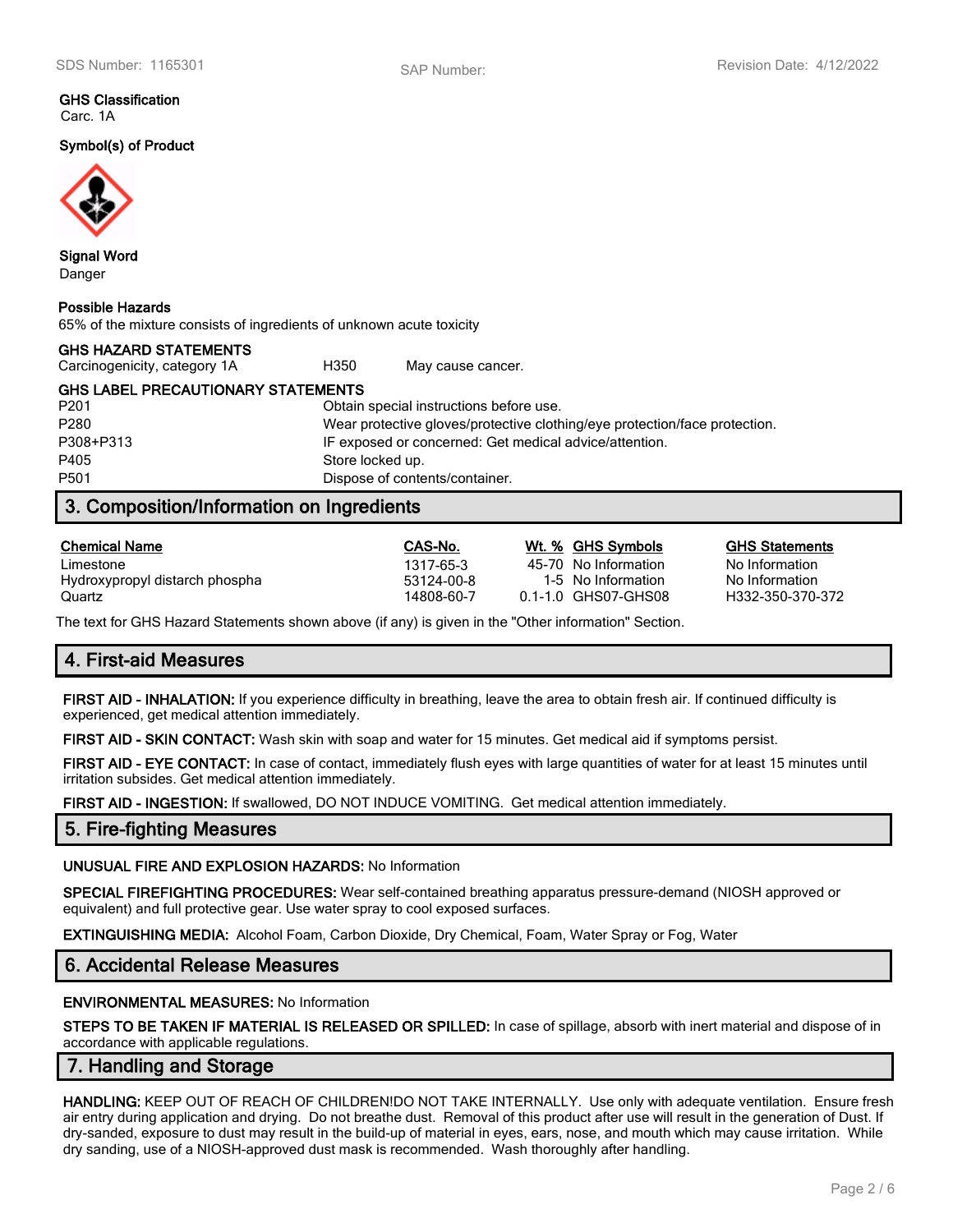**STORAGE:** Avoid excessive heat and freezing. Do not store at temperatures above 120 °F (49 °C). Store away from caustics and oxidizers. Keep containers tightly closed.

## **8. Exposure Controls/Personal Protection**

| Ingredients with Occupational Exposure Limits<br><b>Chemical Name</b> | <b>ACGIH TLV-TWA</b>                                             | <b>ACGIH-TLV STEL</b> | <b>OSHA PEL-TWA</b>                                               | <b>OSHA PEL-CEILING</b> |
|-----------------------------------------------------------------------|------------------------------------------------------------------|-----------------------|-------------------------------------------------------------------|-------------------------|
| Limestone                                                             | N.E.                                                             | N.E.                  | 15 mg/m3 TWA<br>total dust, 5 mg/m3<br>TWA respirable<br>fraction | N.E.                    |
| Hydroxypropyl distarch phospha<br>Quartz                              | N.E.<br>$0.025$ mg/m $3$ TWA<br>respirable<br>particulate matter | N.E.<br>N.E.          | N.E.<br>$50 \mu g/m3$ TWA<br>Respirable<br>crystalline silica     | N.E.<br>N.E.            |

**Further Advice: MEL = Maximum Exposure Limit OES = Occupational Exposure Standard SUP = Supplier's Recommendation Sk = Skin Sensitizer N.E. = Not Established**

#### **Personal Protection**



**RESPIRATORY PROTECTION:** When concentrations exceed the exposure limits specified, use of a NIOSH-approved dust, mist and fume respirator is recommended. Where the protection factor of the respirator may be exceeded, use of a full facepiece, supplied air, or Self Contained Breathing Apparatus (SCBA) may be necessary. If concentrations exceed the exposure limits specified, use of a NIOSH-approved supplied air respirator is recommended. Where the protection factor is exceeded, use of a Self Contained Breathing Apparatus (SCBA) may be necessary. Use an approved NIOSH/OSHA respirator if dry sanded. National Institute for Occupational Safety and Health (NIOSH) has recommended that the permissible exposure limit be changed to 50 micrograms respirable free silica per cubic meter of air (0.05 mg/m3) as determined by a full shift sample up to 10-hour work shift. A respiratory protection program that meets the OSHA 1910.134 and ANSI Z88.2 requirements must be followed whenever workplace conditions warrant a respirator's use.



**SKIN PROTECTION:** Wear protective gloves.



**EYE PROTECTION:** Safety glasses with side-shields.



**OTHER PROTECTIVE EQUIPMENT:** Not required under normal use.



**HYGIENIC PRACTICES:** Remove and wash contaminated clothing before re-use.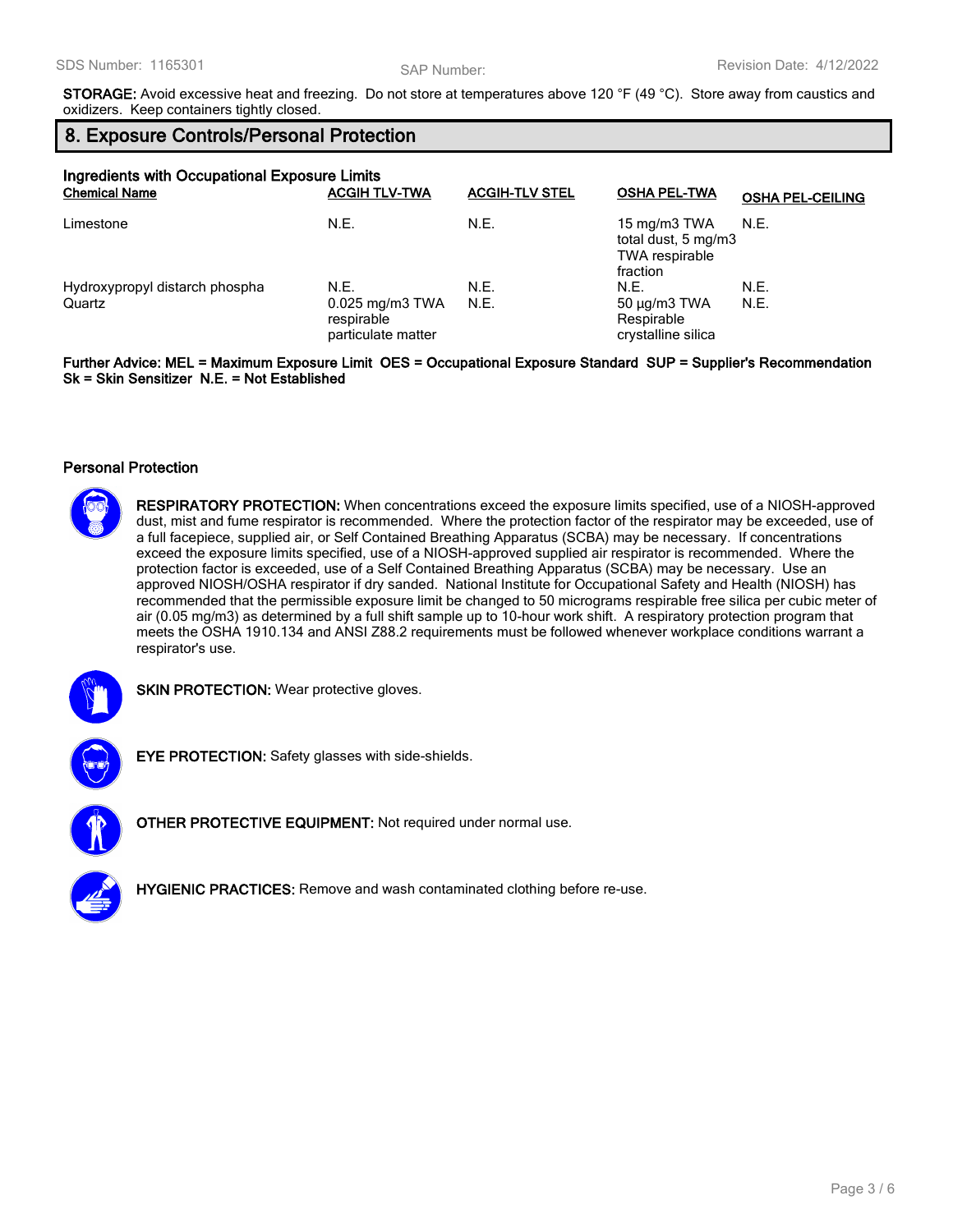### **9. Physical and Chemical Properties**

| Appearance:<br>Odor:<br>Density, g/cm3:<br>Freeze Point, °C:<br><b>Solubility in Water:</b><br>Decomposition Temperature, °C:<br>Boiling Range, °C:<br>Minimum Flash Point, °C:<br><b>Evaporation Rate:</b><br><b>Vapor Density:</b><br><b>Combustible Dust:</b> | White to Off-White<br>Musty<br>$1.72 - 1.72$<br>Not Established<br>Not Established<br>Not Established<br>$100 - 100$<br>100.<br>Slower Than n-Butyl Acetate<br>Heavier Than Air<br>Does not support combustion | <b>Physical State:</b><br><b>Odor Threshold:</b><br>pH:<br>Viscosity (mPa.s):<br>Partition Coeff., n-octanol/water:<br><b>Explosive Limits, %:</b><br>Auto-Ignition Temperature, °C<br>Vapor Pressure, mmHg:<br>Flash Method:<br><b>Flammability, NFPA:</b> | Paste<br><b>Not Established</b><br>Between 7.0 an<br><b>Not Established</b><br><b>Not Established</b><br>$N.E. - N.E.$<br>Not Established<br><b>Not Established</b><br>Seta Closed Cu<br>Non-Flammable |
|------------------------------------------------------------------------------------------------------------------------------------------------------------------------------------------------------------------------------------------------------------------|----------------------------------------------------------------------------------------------------------------------------------------------------------------------------------------------------------------|-------------------------------------------------------------------------------------------------------------------------------------------------------------------------------------------------------------------------------------------------------------|--------------------------------------------------------------------------------------------------------------------------------------------------------------------------------------------------------|
|------------------------------------------------------------------------------------------------------------------------------------------------------------------------------------------------------------------------------------------------------------------|----------------------------------------------------------------------------------------------------------------------------------------------------------------------------------------------------------------|-------------------------------------------------------------------------------------------------------------------------------------------------------------------------------------------------------------------------------------------------------------|--------------------------------------------------------------------------------------------------------------------------------------------------------------------------------------------------------|

**Letween 7.0 and 12.0 Eta Closed Cup** 

(See "Other information" Section for abbreviation legend) (If product is an aerosol, the flash point stated above is that of the propellant.)

## **10. Stability and Reactivity**

**STABILITY:** Stable under normal conditions.

**CONDITIONS TO AVOID:** Do not breathe dust. Avoid dust formation in confined areas. Excessive heat and freezing.

**INCOMPATIBILITY:** Incompatible with strong bases and oxidizing agents.

**HAZARDOUS DECOMPOSITION PRODUCTS:** Above 1450 degree C: SO2 and CaO.

#### **11. Toxicological Information**

**EFFECT OF OVEREXPOSURE - INHALATION:** Prolonged, repeated, or high exposures may cause irritation to the respiratory tract (nose, mouth, mucous membranes). Dust from dry sanding may cause eye, skin, nose, throat and respiratory tract irritation.

**EFFECT OF OVEREXPOSURE - SKIN CONTACT:** Under normal use conditions, this product is not expected to cause adverse health effects. Prolonged or repeated contact with skin may cause mild irritation.

**EFFECT OF OVEREXPOSURE - EYE CONTACT:** Under normal use conditions, this product is not expected to cause adverse health effects. Direct eye contact may cause irritation. May cause eye irritation.

**EFFECT OF OVEREXPOSURE - INGESTION:** Under normal use conditions, this product is not expected to cause adverse health effects. Single dose oral toxicity is very low. Amounts ingested incidental to industrial handling are not likely to cause injury; however, ingestion of large amounts may cause injury. Ingestion may result in obstruction when material hardens.

#### **CARCINOGENICITY:** No Information

**EFFECT OF OVEREXPOSURE - CHRONIC HAZARDS:** The International Agency for Research on Cancer (IARC) has determined that crystalline silica in the form of quartz or cristobalite that is inhaled from occupational sources is carcinogenic to humans (Group 1 carcinogenic to humans). Refer to IARC Monograph 68, Silica, Some Silicates and Organic Fibres (published in June 1997) in conjunction with the use of these materials. The National Toxicology Program (NTP) classifies respirable crystalline silica as "known to be a human carcinogen". Refer to the 9th Report on Carcinogens (2000). The American Conference of Governmental Industrial Hygienists (ACGIH) classifies crystalline silica, quartz, as a suspected human carcinogen (Group A2). Breathing dust containing respirable crystalline silica may not cause noticeable injury or illness even though permanent lung damage may be occurring. Inhalation of dust may have the following serious chronic health effects: Excessive inhalation of respirable dust can cause pneumoconiosis, a respiratory disease, which can result in delayed, progressive, disabling and sometimes fatal lung injury. Symptoms include cough, shortness of breath, wheezing, non-specific chest illness and reduced pulmonary function. Smoking exacerbates this disease. Individuals with pneumoconiosis are predisposed to develop tuberculosis. There is some evidence that breathing respirable crystalline silica or the disease silicosis is associated with an increased incidence of significant disease endpoints such as scleroderma (an immune system disorder manifested by fibrosis of the lungs, skin and other internal organs) and kidney disease. Prolonged or repeated inhalation of dust may cause lung damage. Constituents of this product include crystalline silica which ,if inhalable, may cause silicosis, a form of progressive pulmonary fibrosis. Inhalable crystalline silica is listed by IARC as a group I carcinogen (lung) based on sufficient evidence in occupationally exposed humans and sufficient evidence in animals. Crystalline silica is also listed by the NTP as a known human carcinogen. Constituents may also contain asbestiform or nonasbestiform tremolite or other silicates as impurities, and above de minimus exposure to these impurities in inhalable form may be carcinogenic or cause other serious lung problems.

**PRIMARY ROUTE(S) OF ENTRY:** Skin Contact, Inhalation, Eye Contact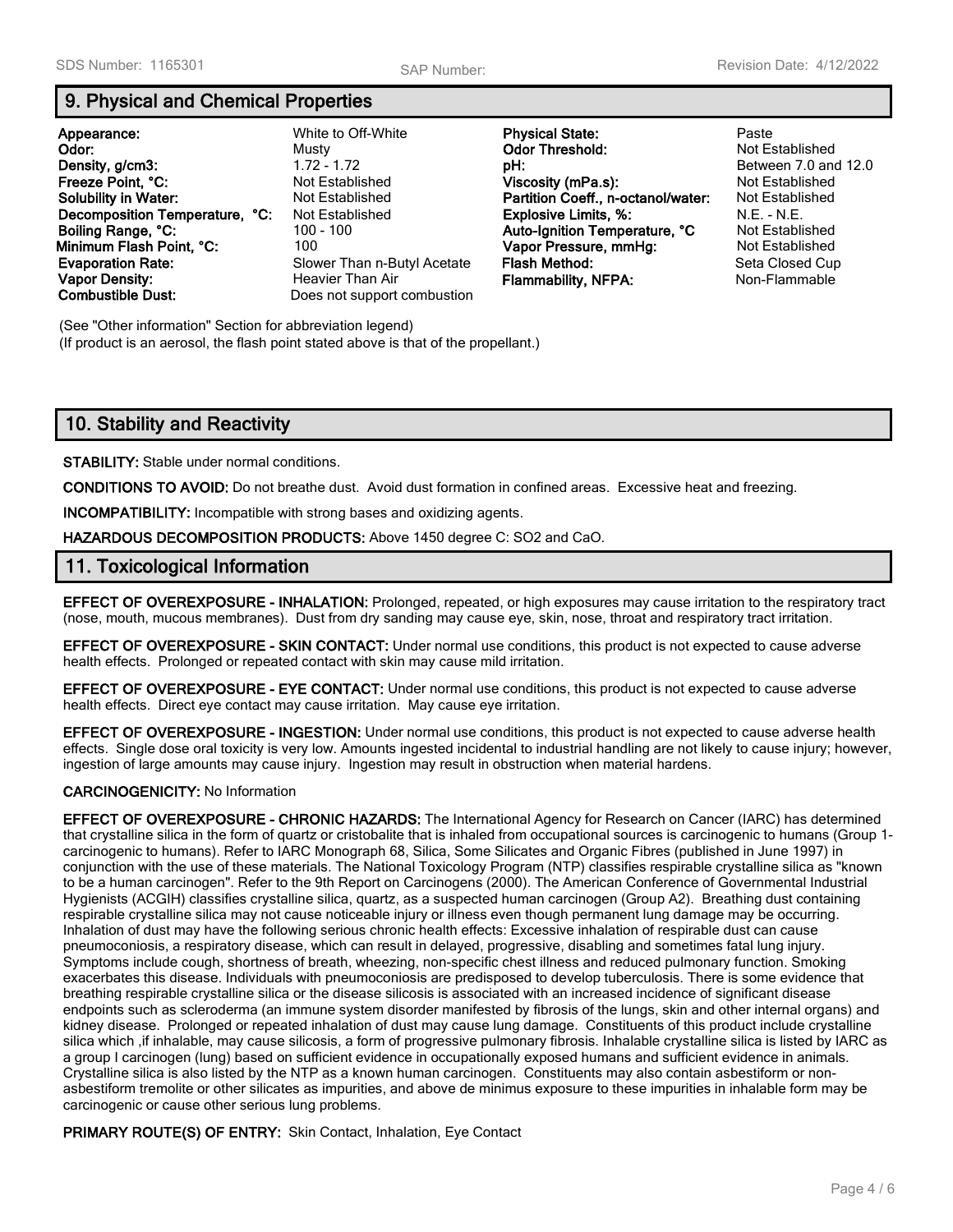### **Acute Toxicity Values**

### **The acute effects of this product have not been tested. Data on individual components are tabulated below**

| CAS-No.<br>1317-65-3 | <b>Chemical Name</b><br>Limestone         | Oral LD50<br>6450 mg/kg Rat | Dermal LD50<br>N.I. | <u>Vapor LC50</u><br>N.I. |
|----------------------|-------------------------------------------|-----------------------------|---------------------|---------------------------|
|                      | 53124-00-8 Hydroxypropyl distarch phospha | >3000 mg/kg Rat             | N.I.                | N.I.                      |
| 14808-60-7           | Quartz                                    | N.I.                        | N.I.                | N.I.                      |

N.I. = No Information

## **12. Ecological Information**

**ECOLOGICAL INFORMATION:** Ecological injuries are not known or expected under normal use.

### **13. Disposal Information**

**DISPOSAL INFORMATION:** This product does not meet the definition of a hazardous waste according to U.S. EPA Hazardous Waste Management Regulation, 40 CFR Section 261. Dispose as hazardous waste according to all local, state, federal and provincial regulations. State and Local regulations/restrictions are complex and may differ from Federal regulations. Responsibility for proper waste disposal is with the owner of the waste.

**STEPS TO BE TAKEN IF MATERIAL IS RELEASED OR SPILLED:** In case of spillage, absorb with inert material and dispose of in accordance with applicable regulations.

### **14. Transport Information**

| <b>DOT UN/NA Number:</b>                                       | N.A.                         |
|----------------------------------------------------------------|------------------------------|
| <b>DOT Proper Shipping Name:</b><br><b>DOT Technical Name:</b> | <b>Not Regulated</b><br>N.A. |
| <b>DOT Hazard Class:</b>                                       | N.A.                         |
| <b>Hazard SubClass:</b>                                        | N.A.                         |
| <b>Packing Group:</b>                                          | N.A.                         |
|                                                                |                              |

### **15. Regulatory Information**

## **U.S. Federal Regulations:**

#### **CERCLA - SARA Hazard Category**

This product has been reviewed according to the EPA 'Hazard Categories' promulgated under Sections 311 and 312 of the Superfund Amendment and Reauthorization Act of 1986 (SARA Title III) and is considered, under applicable definitions, to meet the following categories:

**Carcinogenicity** 

#### **SARA SECTION 313:**

This product contains the following substances subject to the reporting requirements of Section 313 of Title III of the Superfund Amendment and Reauthorization Act of 1986 and 40 CFR part 372:

No Sara 313 components exist in this product.

#### **TOXIC SUBSTANCES CONTROL ACT:**

All ingredients in this product are either on TSCA inventory list, or otherwise exempt. This product contains the following chemical substances subject to the reporting requirements of TSCA 12(B) if exported from the United States:

No TSCA 12(b) components exist in this product.